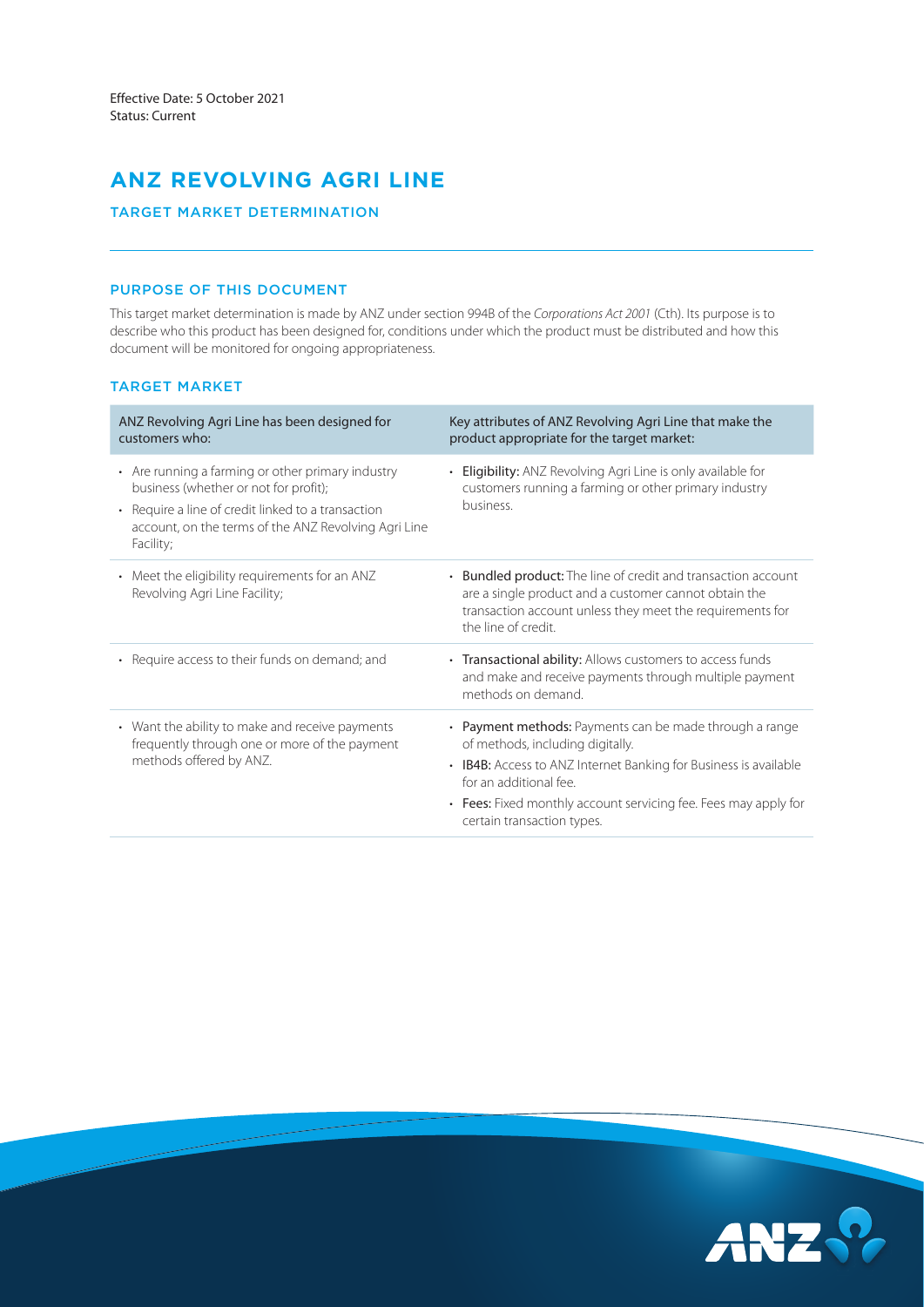# DISTRIBUTION CONDITIONS

ANZ applies the following conditions and restrictions to the distribution of ANZ Revolving Agri Line so that the product is likely to be provided to customers in the target market.

|                             | Condition                                                                                                                                                                                                                                                                                                                                                                                                                                                                  | Why do we do this?                                                                                                                                                                                                                                                                                                                                                                                                                                                                                                                                                                                                                                                                |
|-----------------------------|----------------------------------------------------------------------------------------------------------------------------------------------------------------------------------------------------------------------------------------------------------------------------------------------------------------------------------------------------------------------------------------------------------------------------------------------------------------------------|-----------------------------------------------------------------------------------------------------------------------------------------------------------------------------------------------------------------------------------------------------------------------------------------------------------------------------------------------------------------------------------------------------------------------------------------------------------------------------------------------------------------------------------------------------------------------------------------------------------------------------------------------------------------------------------|
| Channel                     | ANZ Revolving Agri Line can only be provided to customers<br>through the following channels:<br>• ANZ Commercial; and<br>• ANZ National Business Centre.<br>ANZ Revolving Agri Line cannot be distributed by third<br>parties. Brokers may refer customers to ANZ, however only<br>authorised ANZ staff may decide to issue the product to a<br>customer.                                                                                                                  | So that ANZ only considers providing<br>ANZ Revolving Agri Line if the customer's<br>application is received through<br>channels that are subject to appropriate<br>conditions, controls and/or monitoring<br>by ANZ.                                                                                                                                                                                                                                                                                                                                                                                                                                                             |
| Training &<br>Accreditation | ANZ Revolving Agri Line can only be provided to customers<br>by ANZ directly or through the following persons:<br>• Authorised ANZ staff who are accredited and trained.                                                                                                                                                                                                                                                                                                   | So that:<br>• checks are conducted on matters like<br>qualifications and past conduct for<br>ANZ staff involved in the distribution of<br>ANZ products; and<br>• ANZ staff responsible for providing<br>products understand the distribution<br>process they are required to comply<br>with when distributing ANZ products,<br>as well as the legislative framework<br>relevant to their activities.                                                                                                                                                                                                                                                                              |
| <b>Process</b>              | ANZ Revolving Agri Line can only be provided to<br>customers by following ANZ's affordability and suitability<br>checking processes. These processes are subject to ANZ's<br>requirements to comply with the Banking Code of Practice<br>"diligent and prudent banker" obligations to assess whether<br>the customer can repay by considering the appropriate<br>circumstances reasonably known to the bank about the<br>customer's financial position or account conduct. | So that enquiries are made to determine<br>whether the product meets the likely<br>needs, financial situation and objectives<br>of the customer.<br>ANZ's affordability and suitability<br>checking process includes measures to:<br>• collect financial information from<br>customers that ANZ considers relevant:<br>• analyse that information and assess<br>whether the credit facility meets the<br>"diligent and prudent banker" standard;<br>and<br>• make enquiries with customers about<br>what they will use the ANZ Revolving<br>Agri Line for and what features they<br>require so that the product is likely to<br>be consistent with their needs and<br>objectives. |